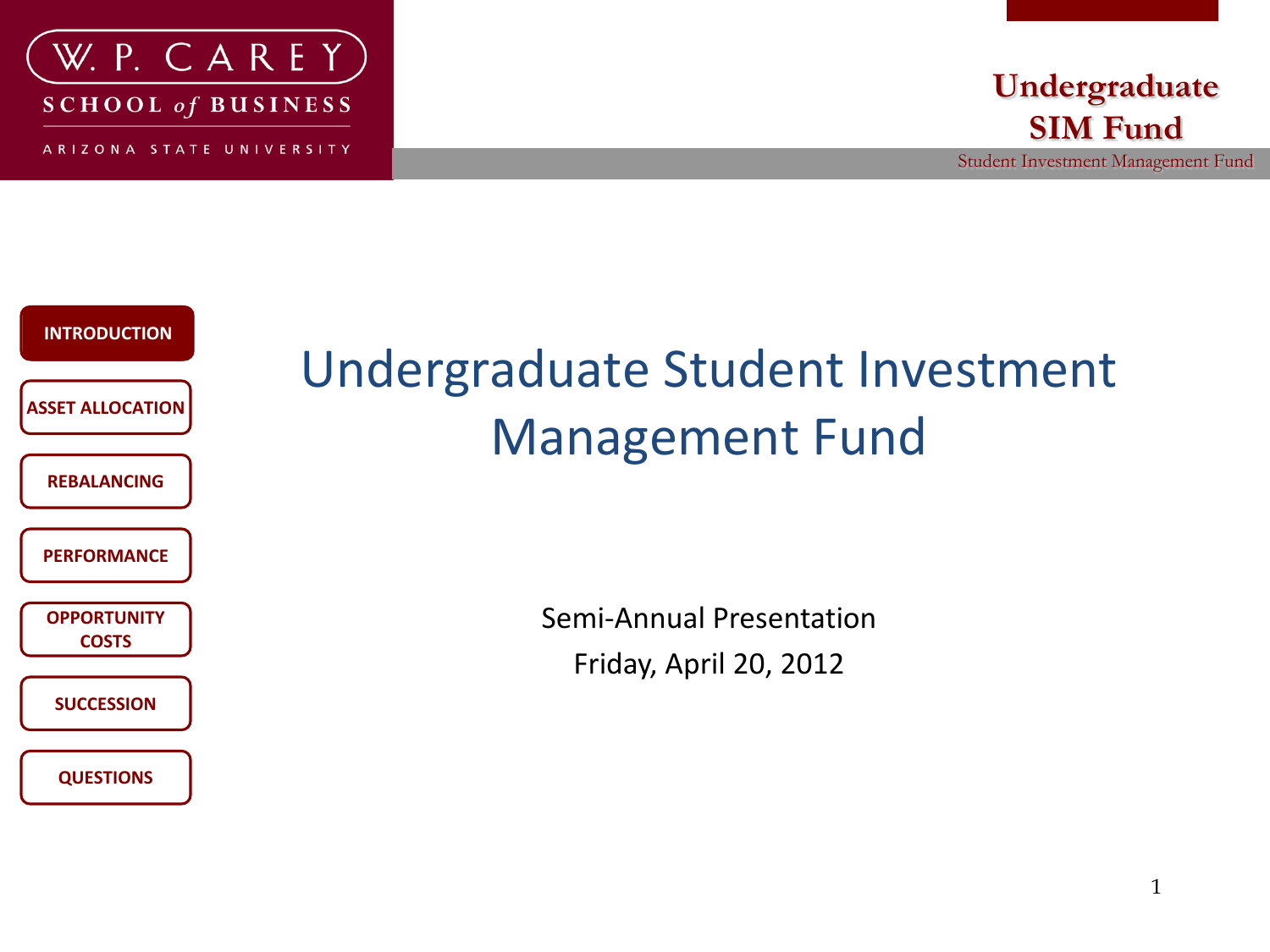

#### **Undergraduate SIM Fund**

Student Investment Management Fund

### Fund Members

#### **INTRODUCTION INTRODUCTION**

#### **ASSET ALLOCATION**

**REBALANCING**

**PERFORMANCE**

**OPPORTUNITY COSTS**

**SUCCESSION**

**QUESTIONS**



Michael Cohn



Fund Managers

Steven Kutos



Michael Ham



Aaron Baker





Rima Reddy

Jenna Hoppe



Ajay Gnanasambanthan



Jonathan Lozano

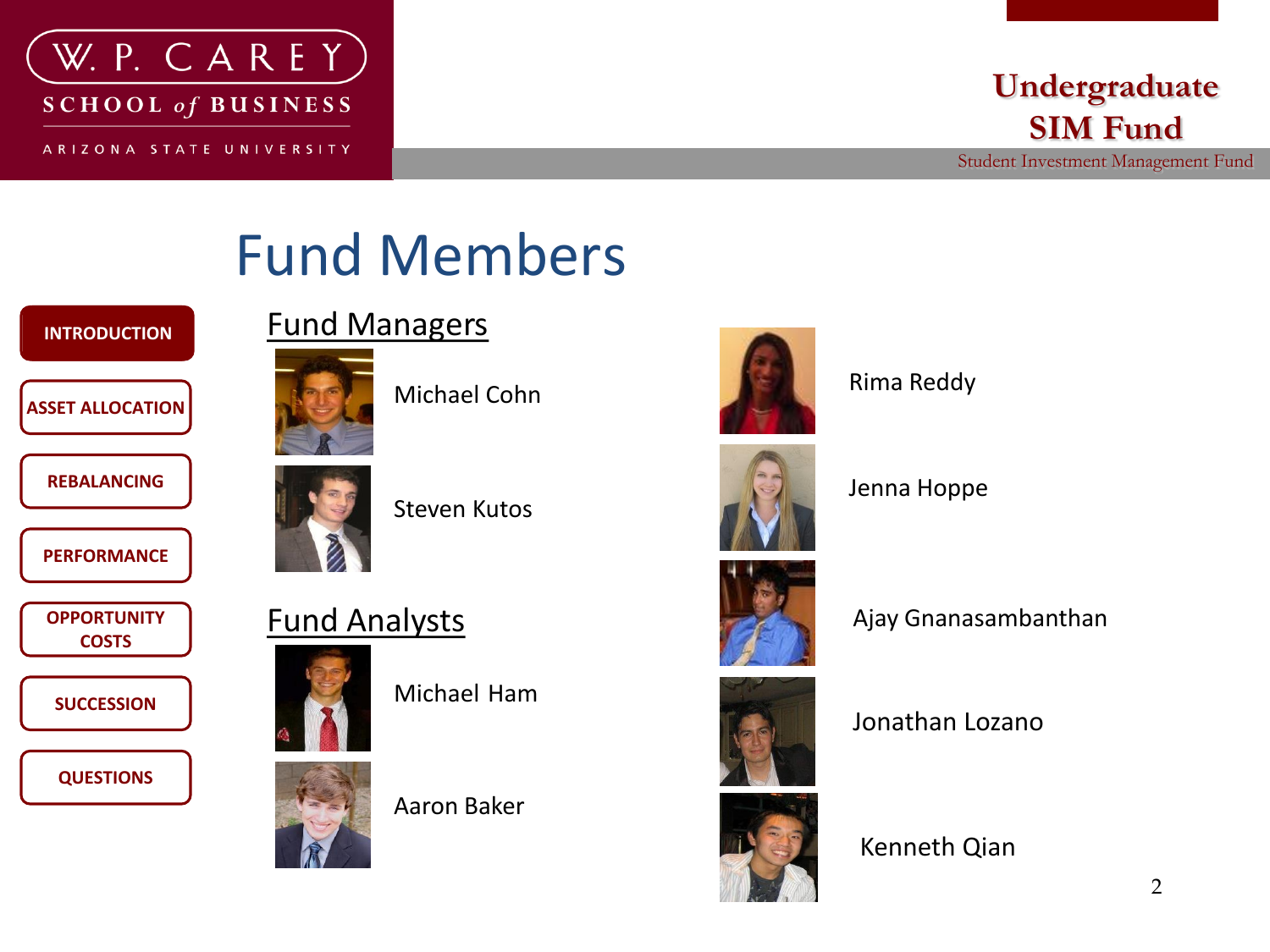

**INTRODUCTION**

**ASSET ALLOCATION ASSET ALLOCATION**

**PERFORMANCE**

**REBALANCING**

**OPPORTUNITY COSTS**

**SUCCESSION**

**QUESTIONS**

#### **Undergraduate SIM Fund**

Student Investment Management Fund

### Investment Goals

- Diversification
	- Humility in incorporating views
	- Reduce sensitivity to input data
		- Resampling vs. static MVO
		- Increasing Correlations
		- Different methods to estimate volatility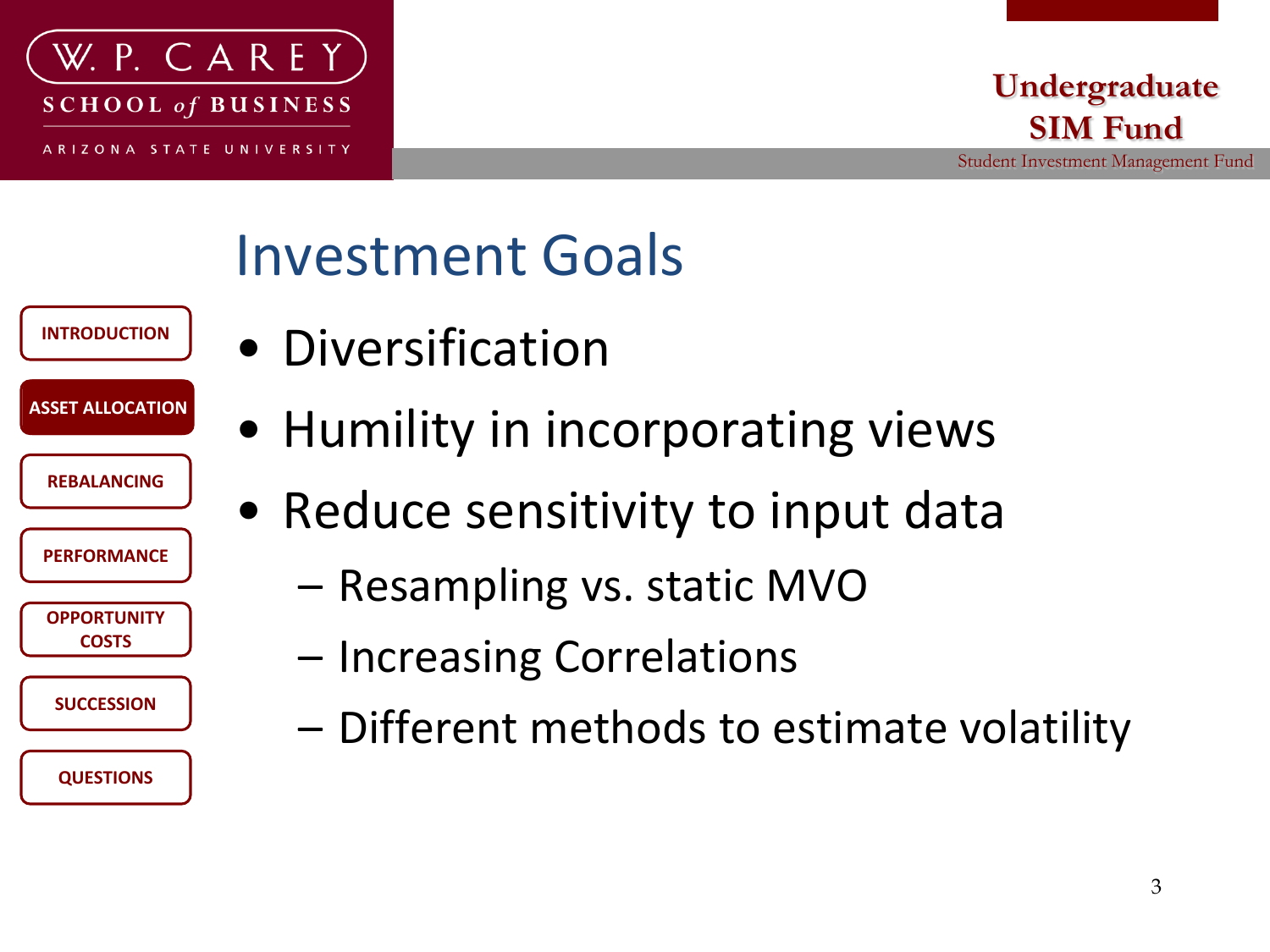

#### **Undergraduate SIM Fund**

Student Investment Management Fund

#### Asset Allocation Structure

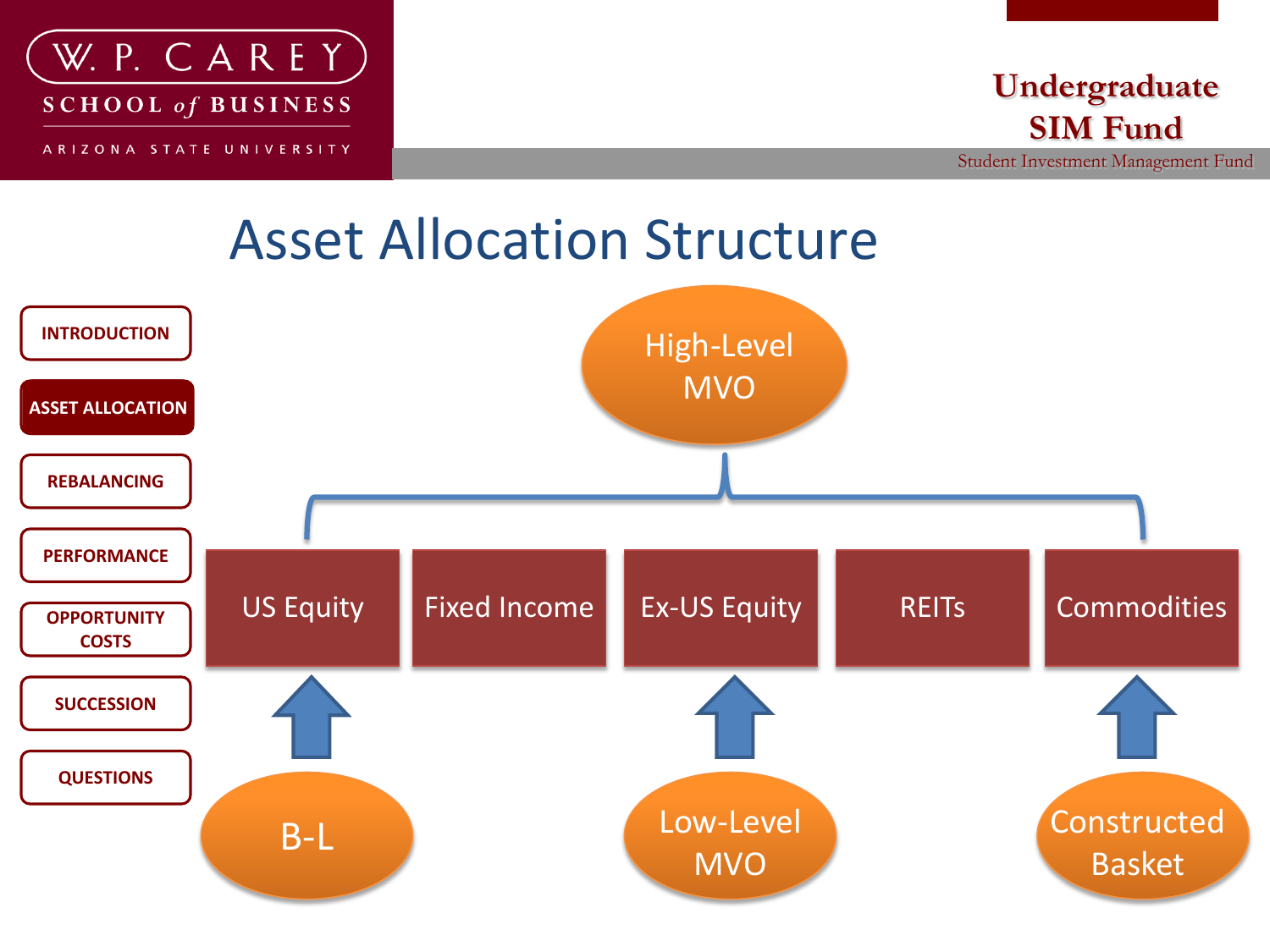

**SCHOOL** of **BUSINESS** 

ARIZONA STATE UNIVERSITY

#### **Undergraduate SIM Fund**

Student Investment Management Fund

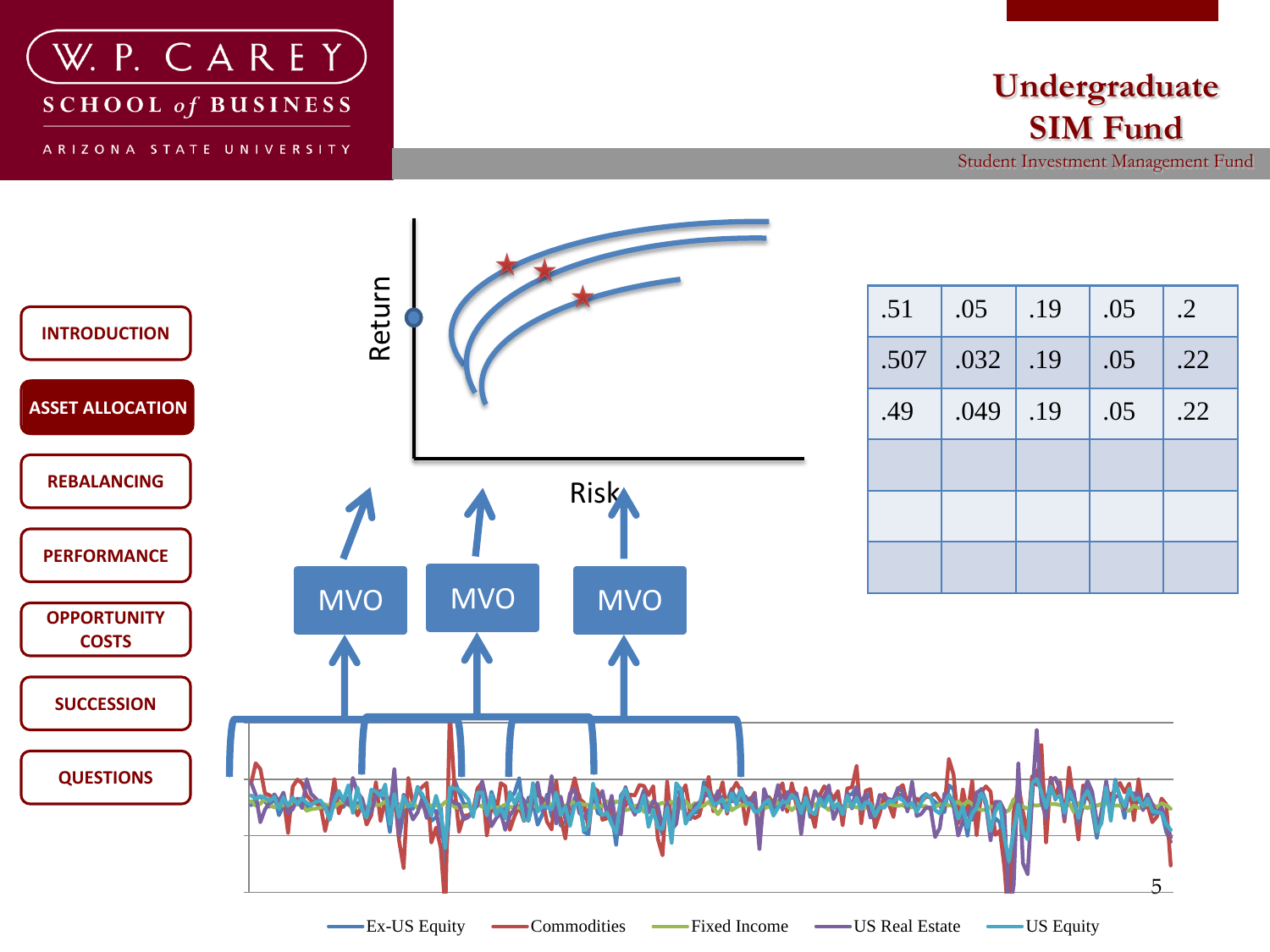

#### **Undergraduate SIM Fund**

Student Investment Management Fund

### Selected Asset Classes

- **INTRODUCTION**
- Equity (Black-Litterman Model)
- **ASSET ALLOCATION ASSET ALLOCATION**
	- **REBALANCING**

**PERFORMANCE**

**OPPORTUNITY COSTS**

**SUCCESSION**

**QUESTIONS**

- Commodities
	- ― Low correlation, diversification

— Lessen the historical returns bias

― Basket of stocks with high commodity exposure

— Ability to incorporate our own sector views

- Fixed Income
	- ― Selected a intermediate Government/Credit ETF
- REITs
	- ― Additional diversification, attractive investment
- International Equity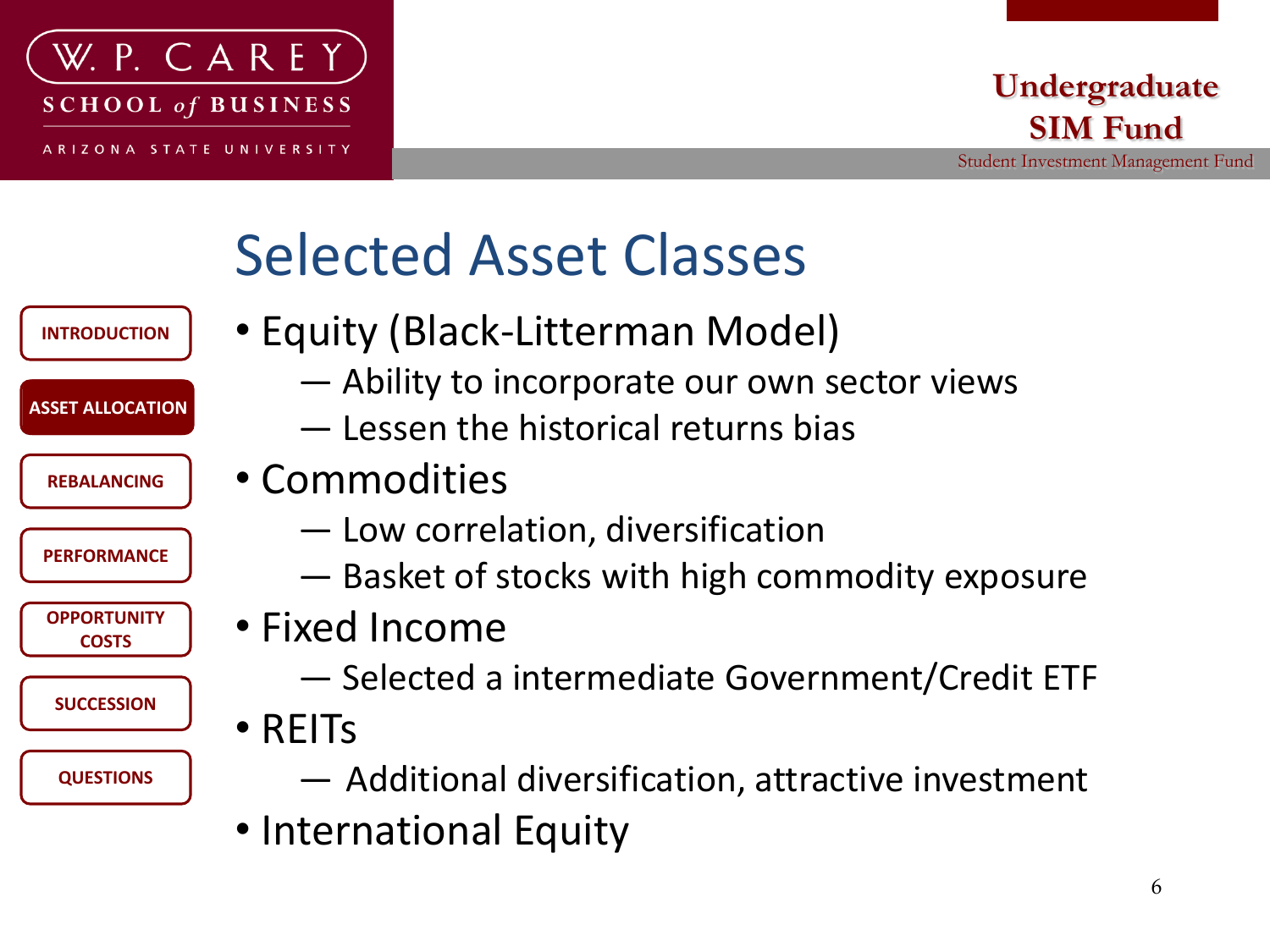



Student Investment Management Fund



#### **Broad Allocation**

**International Allocation**

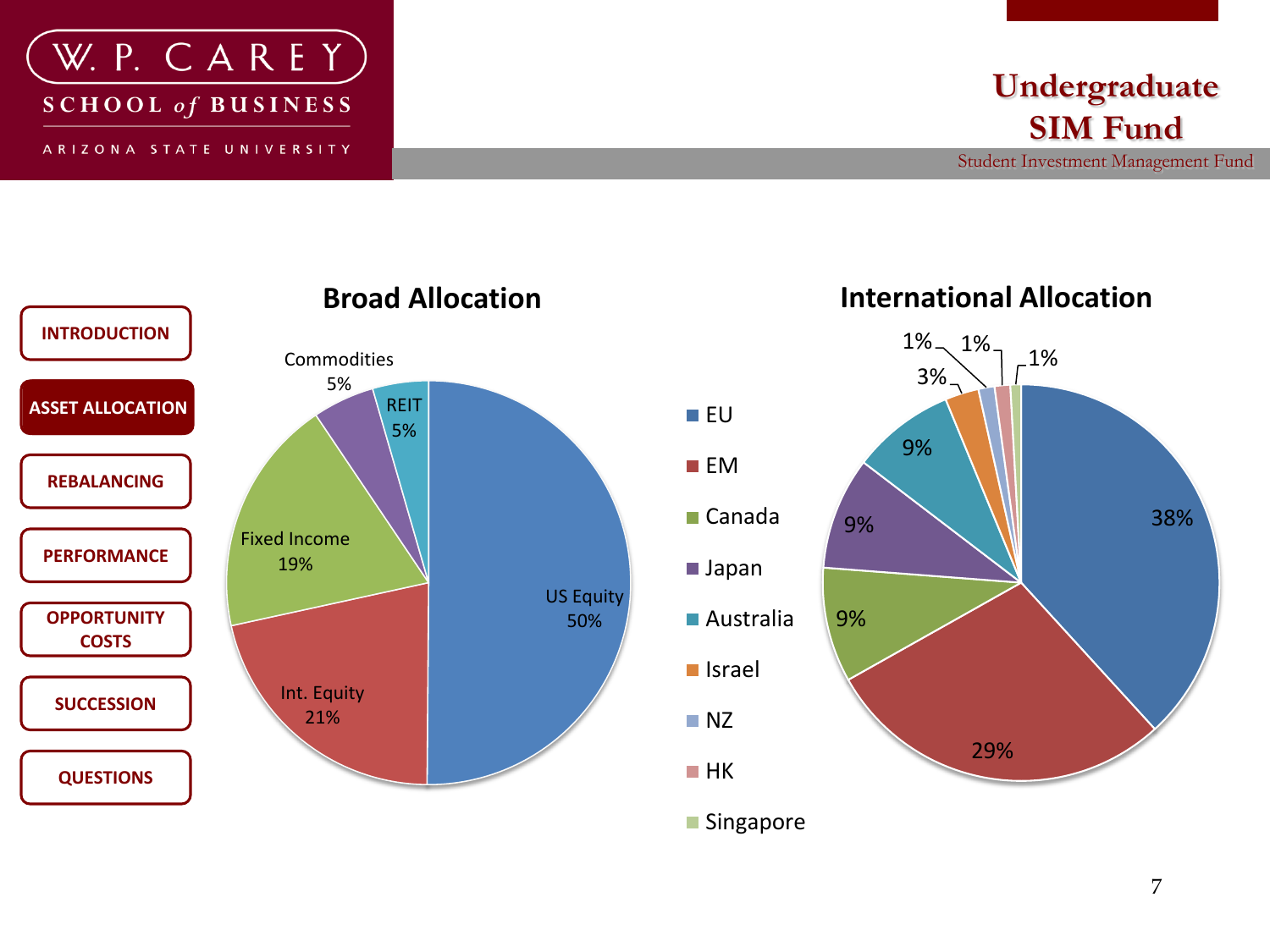

#### **Undergraduate SIM Fund**

### Reasons for Rebalancing

| <b>INTRODUCTION</b>         |  |
|-----------------------------|--|
| <b>ASSET ALLOCATION</b>     |  |
| <b>REBALANCING</b>          |  |
| <b>PERFORMANCE</b>          |  |
| <b>OPPORTUNITY</b><br>COSTS |  |
| <b>SUCCESSION</b>           |  |
| <b>QUESTIONS</b>            |  |

- Accumulated cash dividends of \$8,000
- Fixed Income weight below optimal
	- Down to 17.4% from 20%
- Updated view on consumer discretionary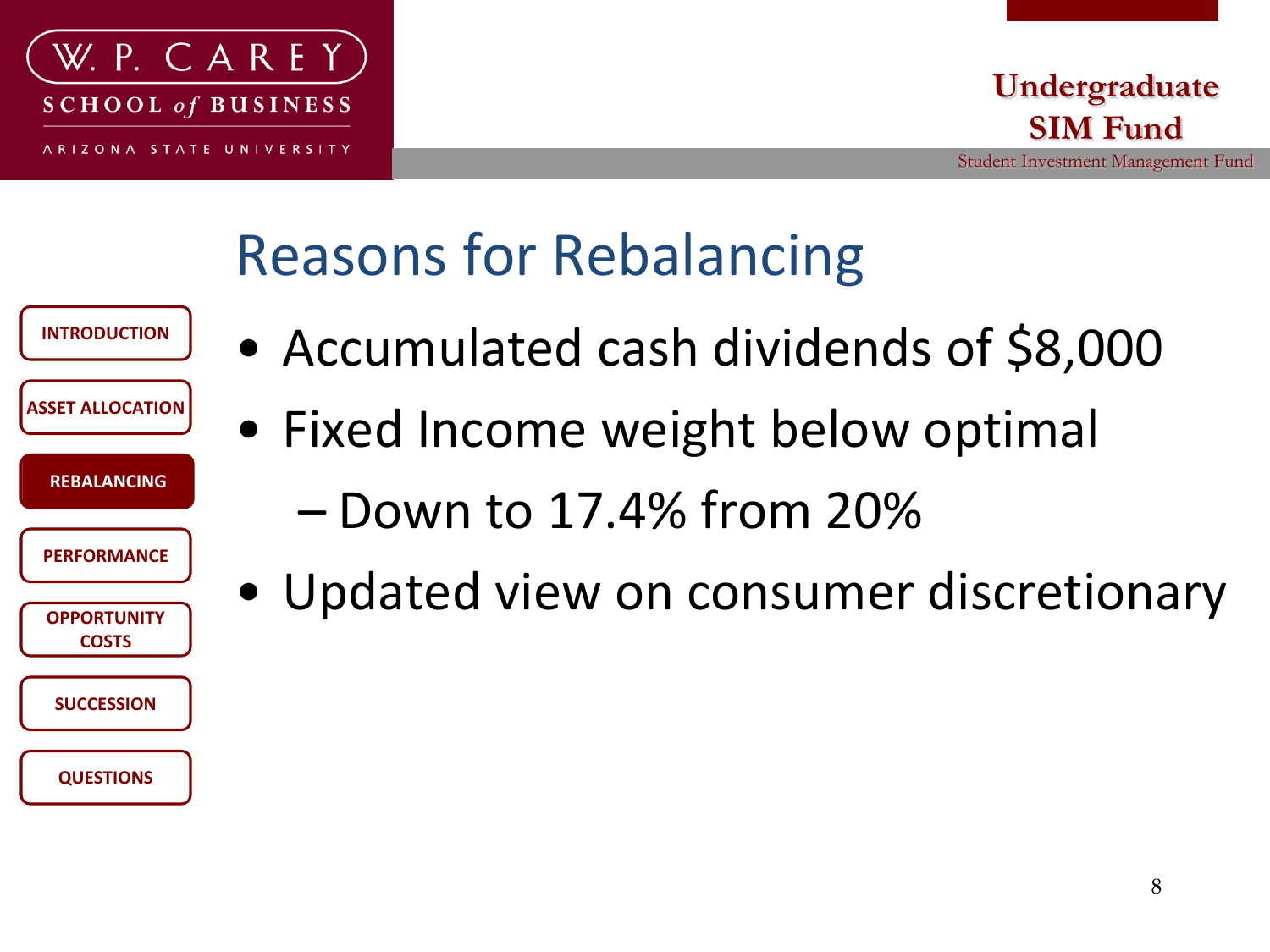

**INTRODUCTION**

**ASSET ALLOCATION**

**REBALANCING REBALANCING**

**PERFORMANCE**

**OPPORTUNITY COSTS**

**SUCCESSION**

**QUESTIONS**

#### **Undergraduate SIM Fund**

Student Investment Management Fund

### Consumer Discretionary

| • Consumer confidence increasing |  |  |  |
|----------------------------------|--|--|--|
|----------------------------------|--|--|--|

- Unemployment declining
- Positive environment for cyclical sectors
- No longer saw a reason to underweight removed view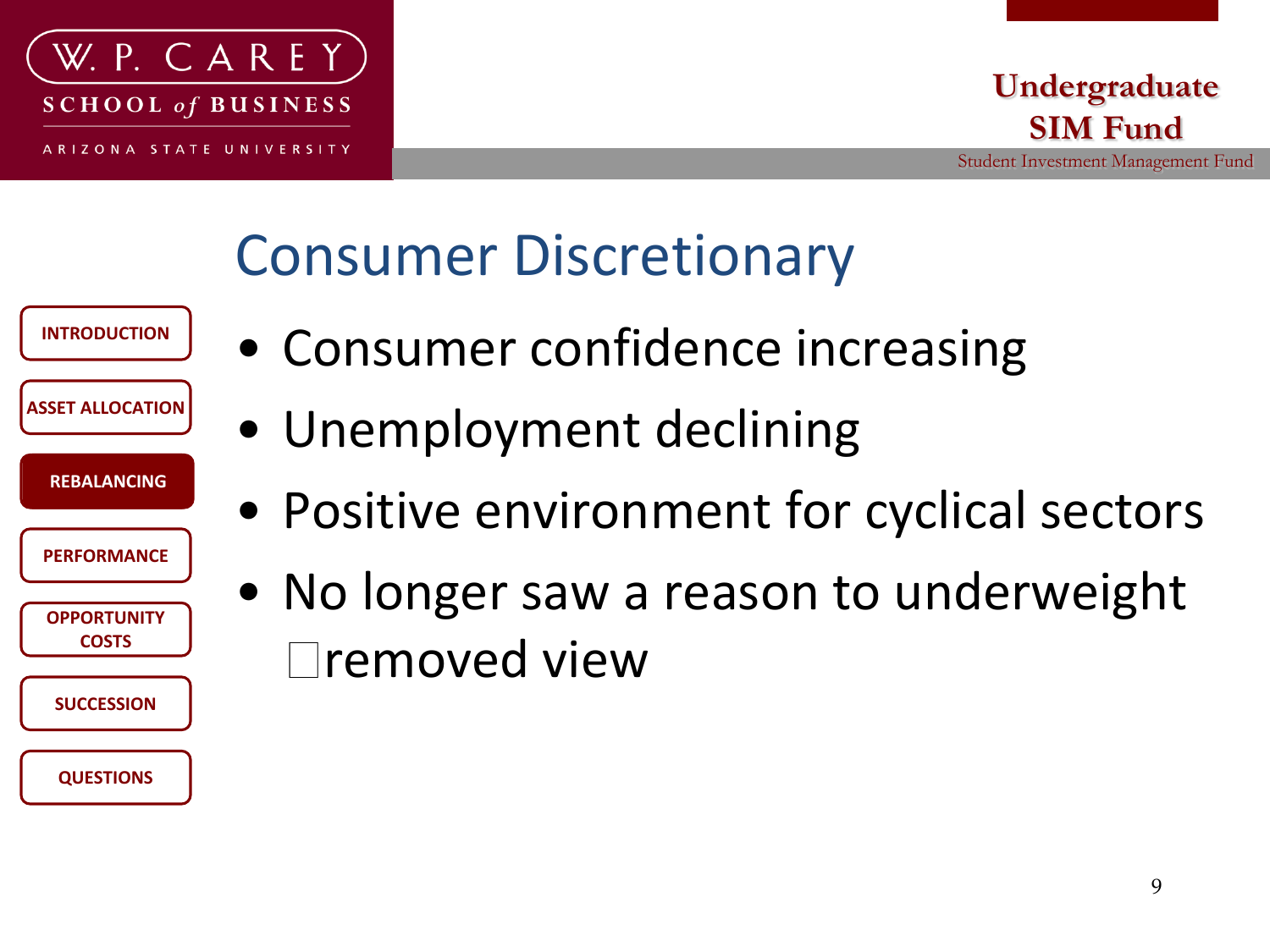

### Case Study – Hecla Mining



- Base and precious metal business lines
	- Discovery/Exploration
	- Development/Production
- Two operational mines
	- Greens Creek (Alaska)
	- Lucky Friday (Idaho)
- Market Capitalization (mm): \$1,193
- Average Volume (mm): 6.34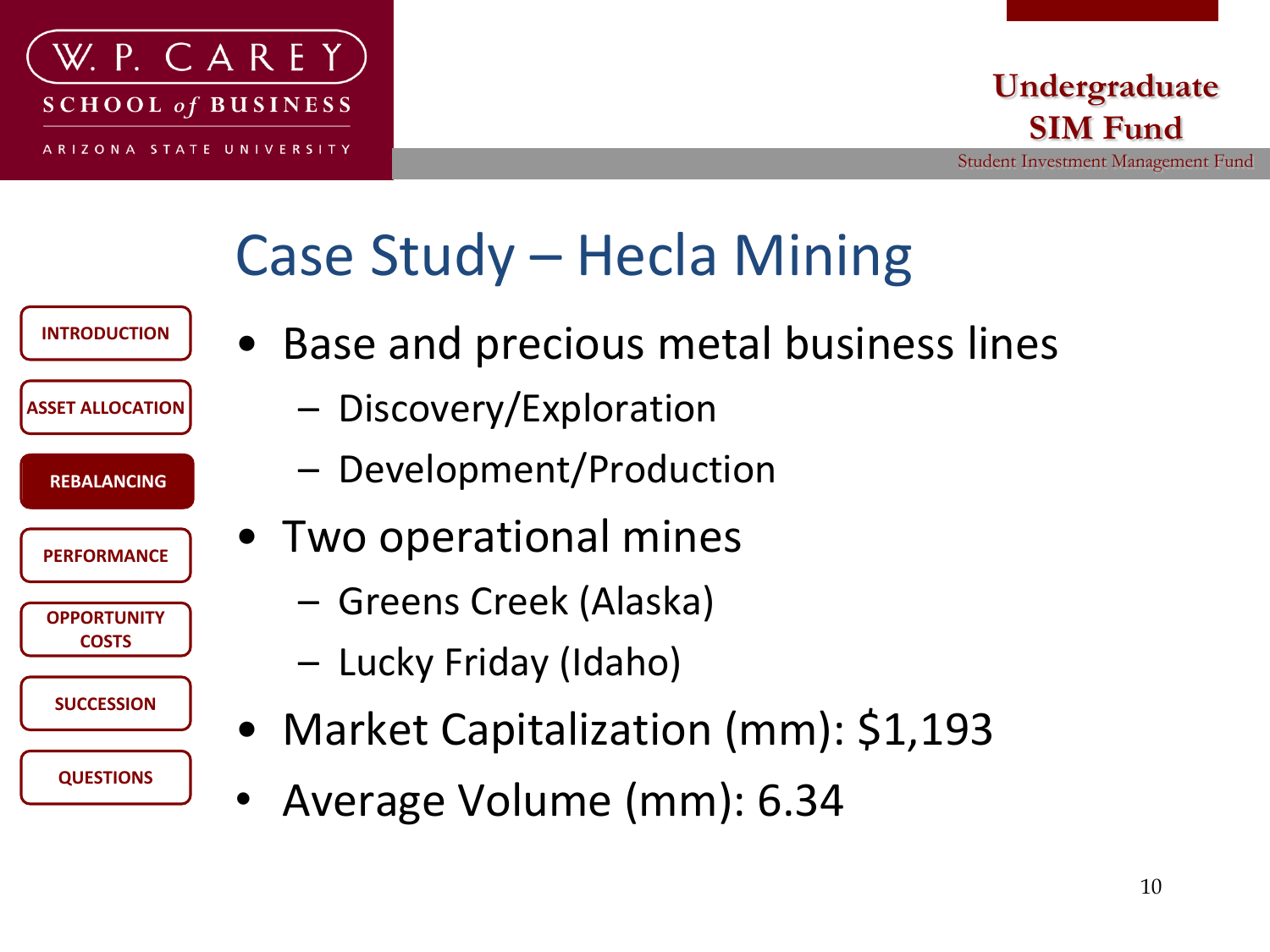

### Case Study – Hecla Mining

| <b>INTRODUCTION</b><br><b>ASSET ALLOCATION</b> | • Two deaths occurred at Hecla's Lucky Friday<br>mine in 2011 |
|------------------------------------------------|---------------------------------------------------------------|
| <b>REBALANCING</b>                             | - One of deepest mines in US                                  |
| <b>PERFORMANCE</b>                             | - Safety failures blamed for deaths                           |
| <b>OPPORTUNITY</b><br><b>COSTS</b>             | • Mine Safety & Health Administration shut                    |
| <b>SUCCESSION</b>                              | down Lucky Friday for one year                                |
| <b>QUESTIONS</b>                               | - 2012 silver production estimates reduced<br>by 20%          |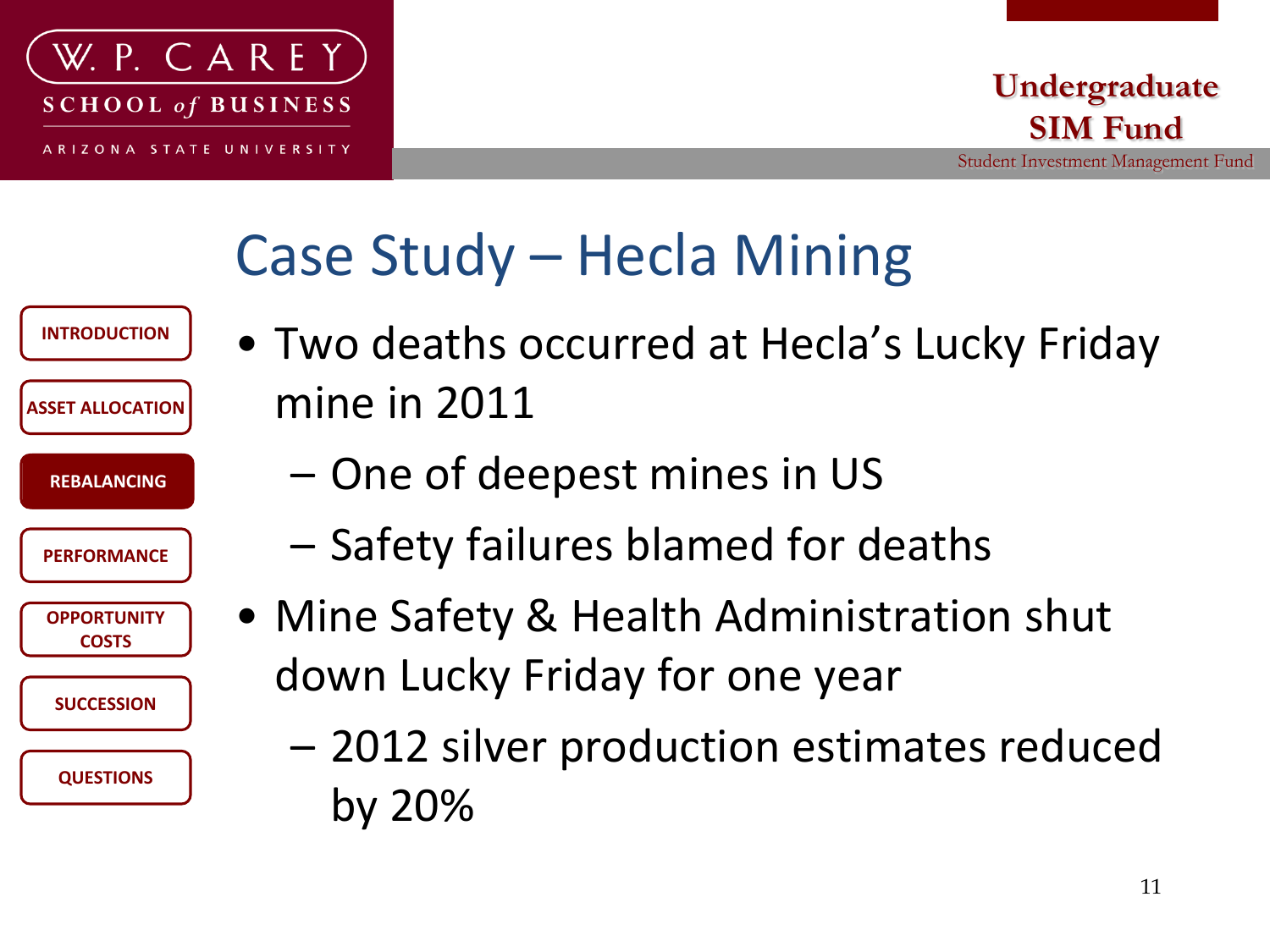

**INTRODUCTION**

**ASSET ALLOCATION**

Student Investment Management Fund

### Case Study – Hecla Mining

- Mine closure news release (Jan. 11th):
	- Stock price plunged 21%
	- Trading volume spiked 885%

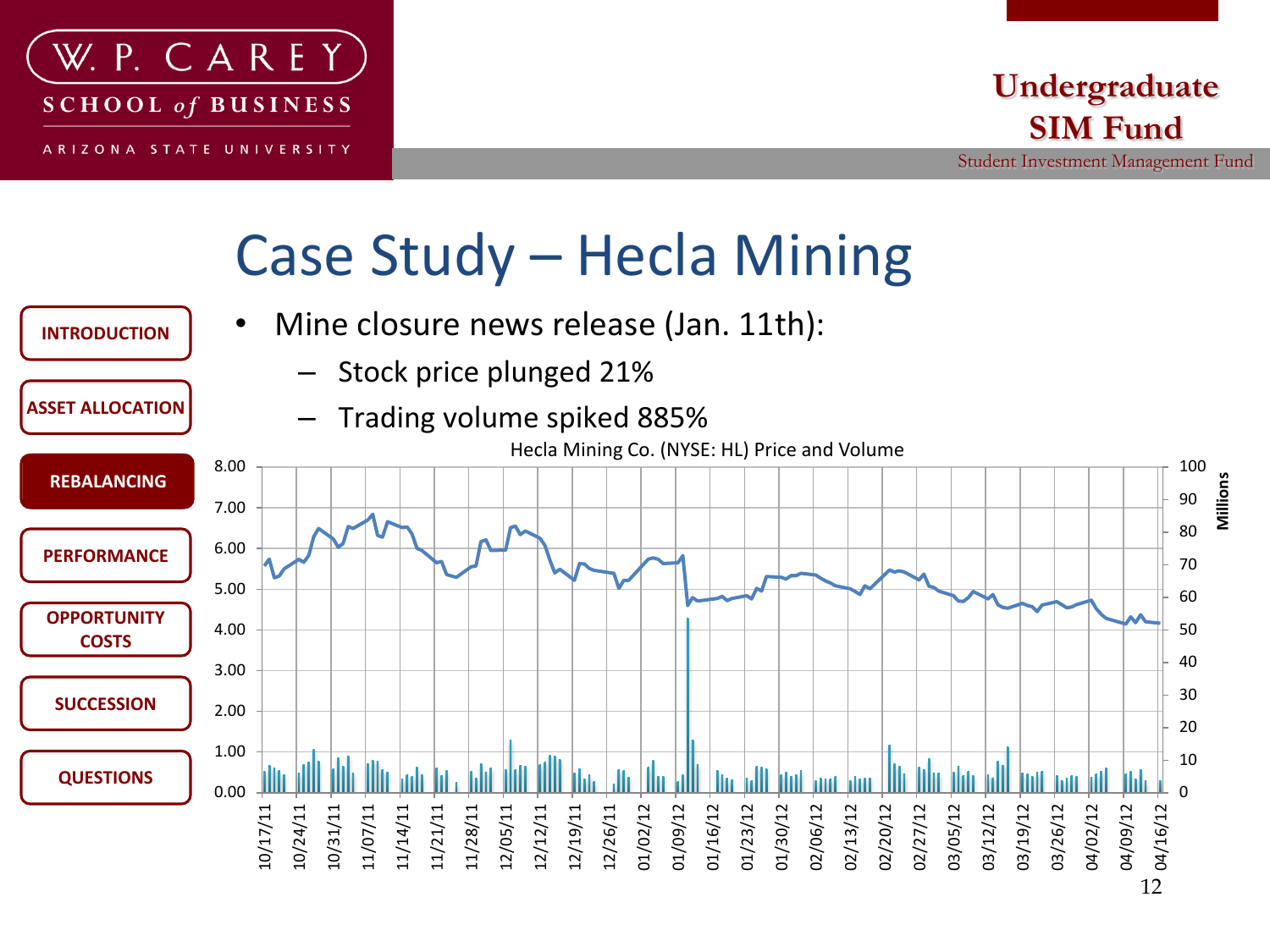

### Case Study – Hecla Mining

| <b>INTRODUCTION</b>                | • Correlation to gold index remained favorable |
|------------------------------------|------------------------------------------------|
| <b>ASSET ALLOCATION</b>            | post mine closure                              |
| <b>REBALANCING</b>                 | - Commodity exposure maintained                |
| <b>PERFORMANCE</b>                 | • Investment horizon: 3-5 years                |
| <b>OPPORTUNITY</b><br><b>COSTS</b> | - Passive strategy                             |
| <b>SUCCESSION</b>                  | • P/E of 8.16 vs. industry $P/E \sim 13.50$    |
|                                    |                                                |
| <b>QUESTIONS</b>                   |                                                |

#### **Do** *not* **sell Hecla Mining** 13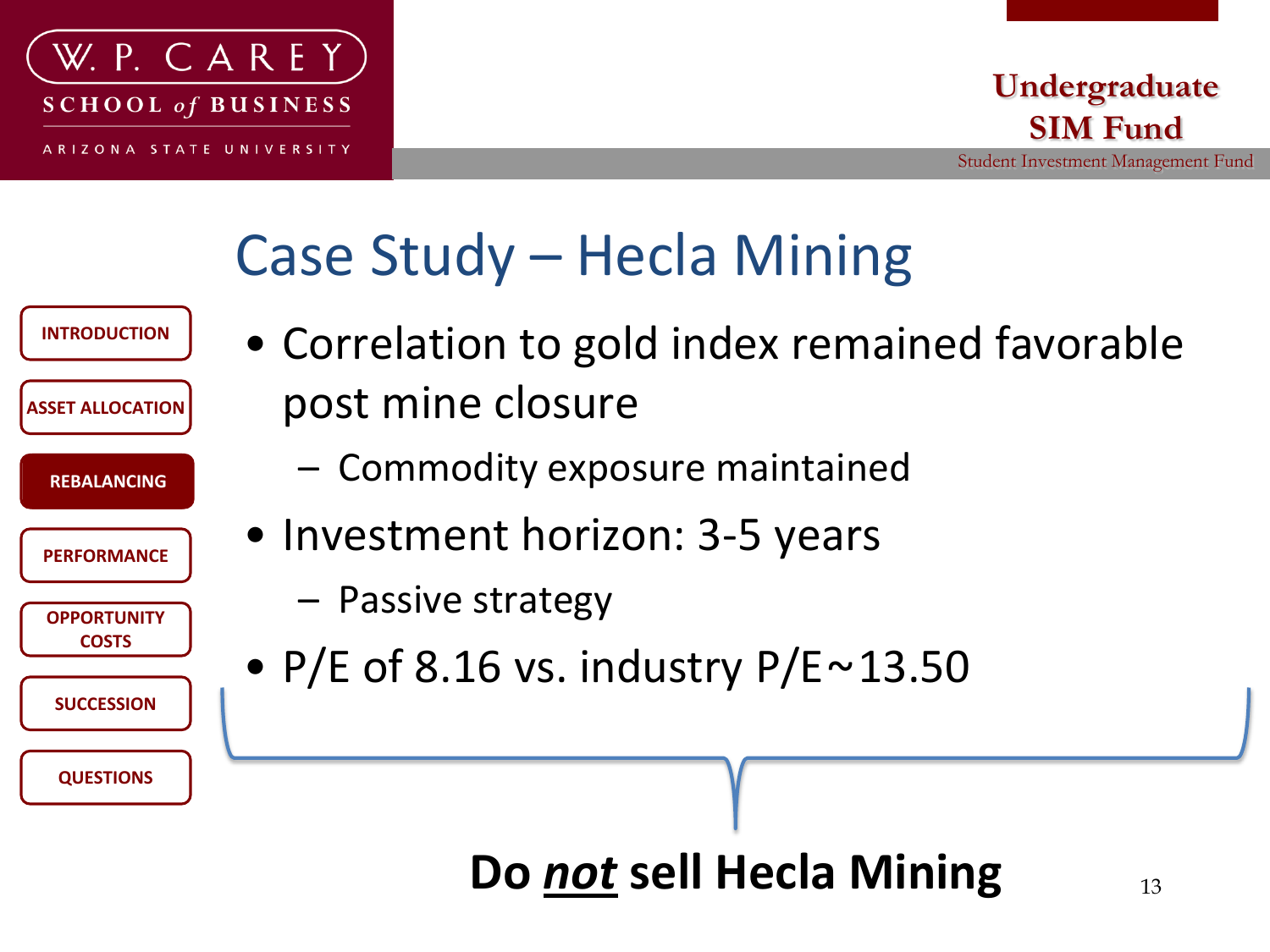

**INTRODUCTION**

Student Investment Management Fund

### Performance metrics

| <b>ASSET ALLOCATION</b>            |                       | <b>Holding Period</b><br>Return | <b>Annualized</b><br>Return | <b>Volatility</b> | <b>Sharpe Ratio</b> |
|------------------------------------|-----------------------|---------------------------------|-----------------------------|-------------------|---------------------|
| <b>REBALANCING</b>                 | Undergraduates        | 6.29%                           | 14.38%                      | 16.35%            | 0.825               |
| <b>PERFORMANCE</b>                 | <b>Constrained BM</b> | 7.31%                           | 17.27%                      | 12.50%            | 1.31                |
| <b>OPPORTUNITY</b><br><b>COSTS</b> | Russell 3000          | 10.48%                          | 23.07%                      | 17.46%            | 1.31                |
| <b>SUCCESSION</b>                  | <b>World Equity</b>   | 5.90%                           | 13.28%                      | 16.01%            | 0.77                |
| <b>QUESTIONS</b>                   | Non-Rebalanced        | 6.50%                           | 14.84%                      | 16.37%            | 0.85                |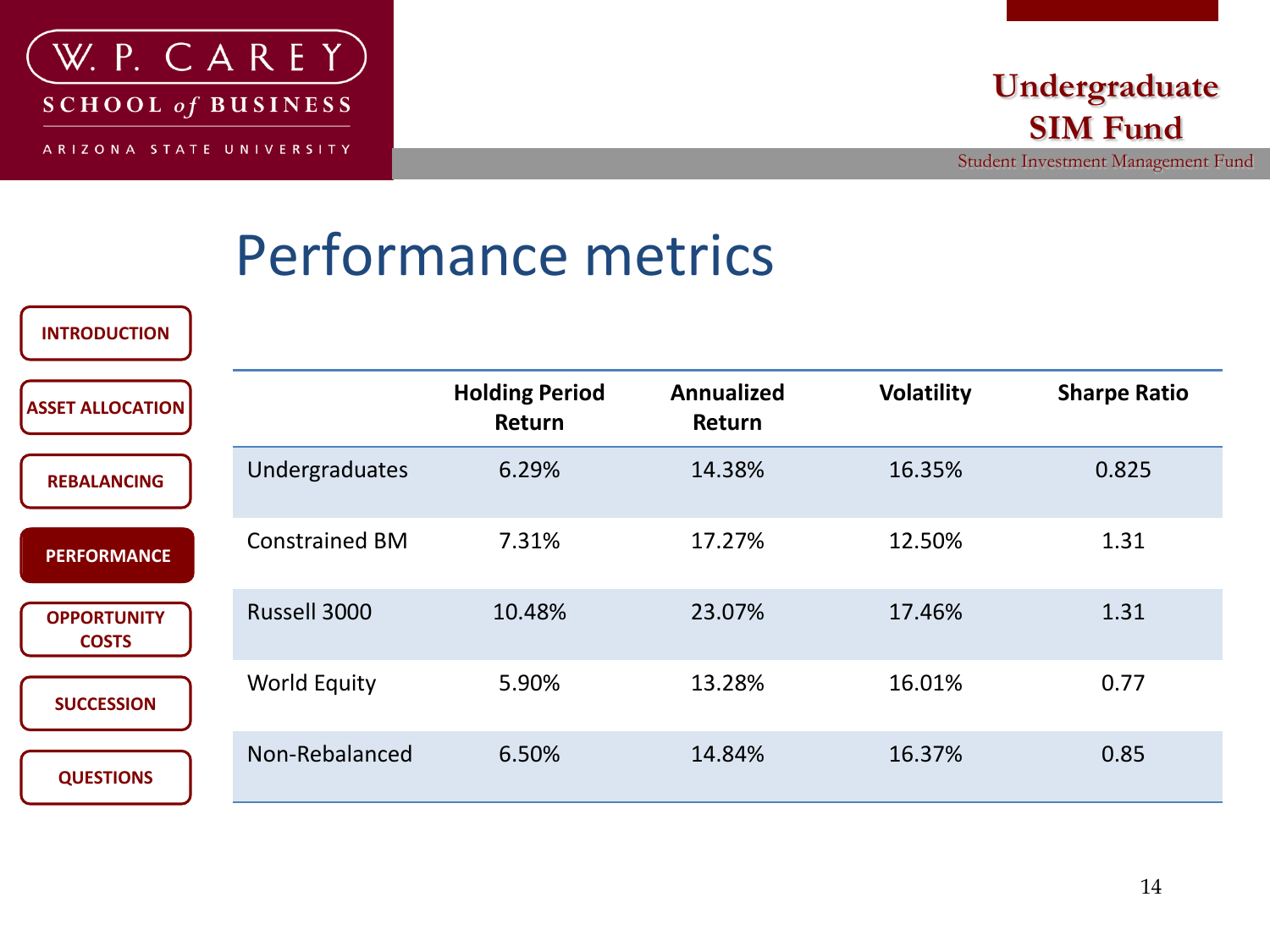

Student Investment Management Fund

### Fund Performance

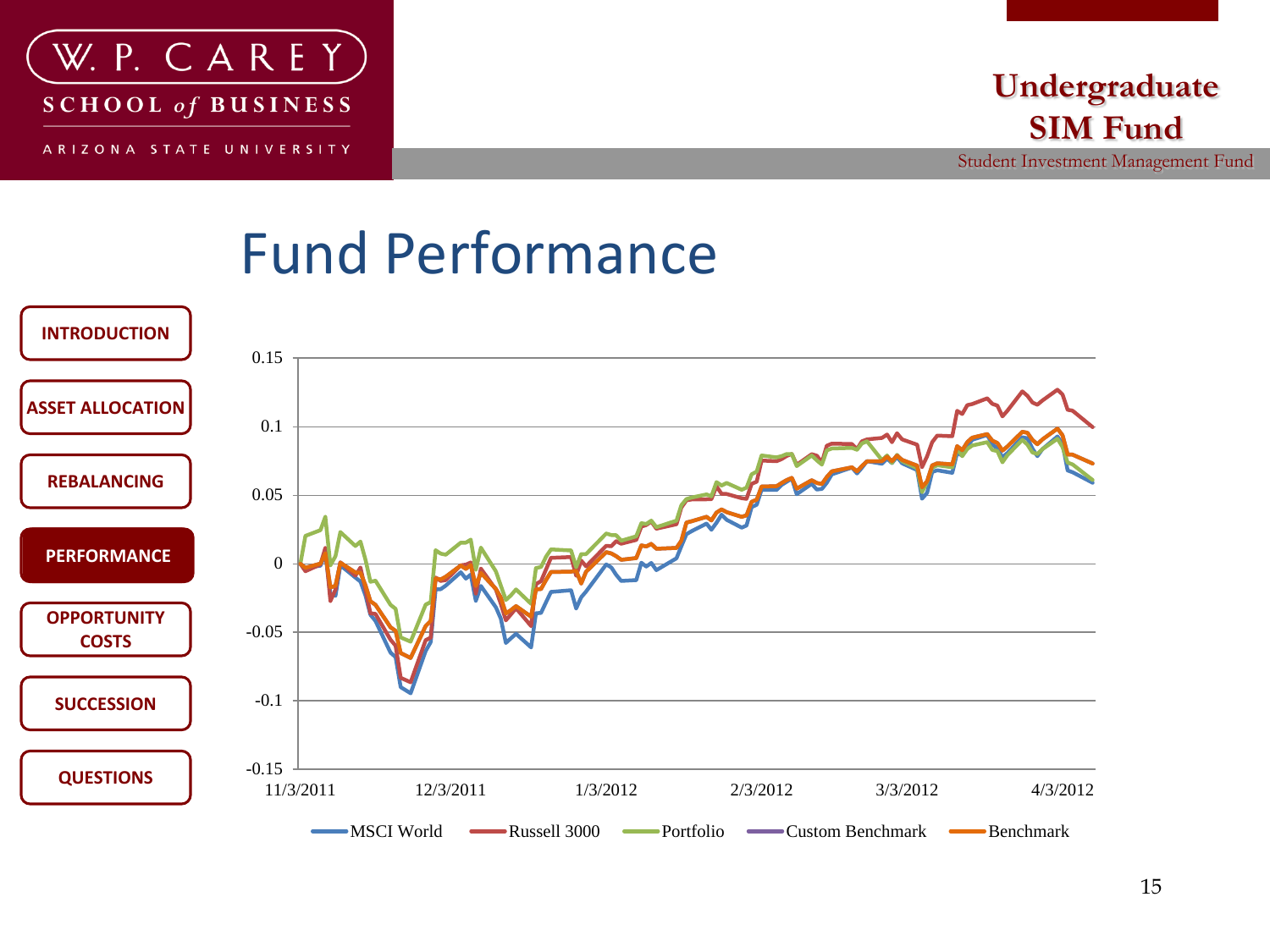

#### **Undergraduate SIM Fund**

Student Investment Management Fund

### Fund Performance

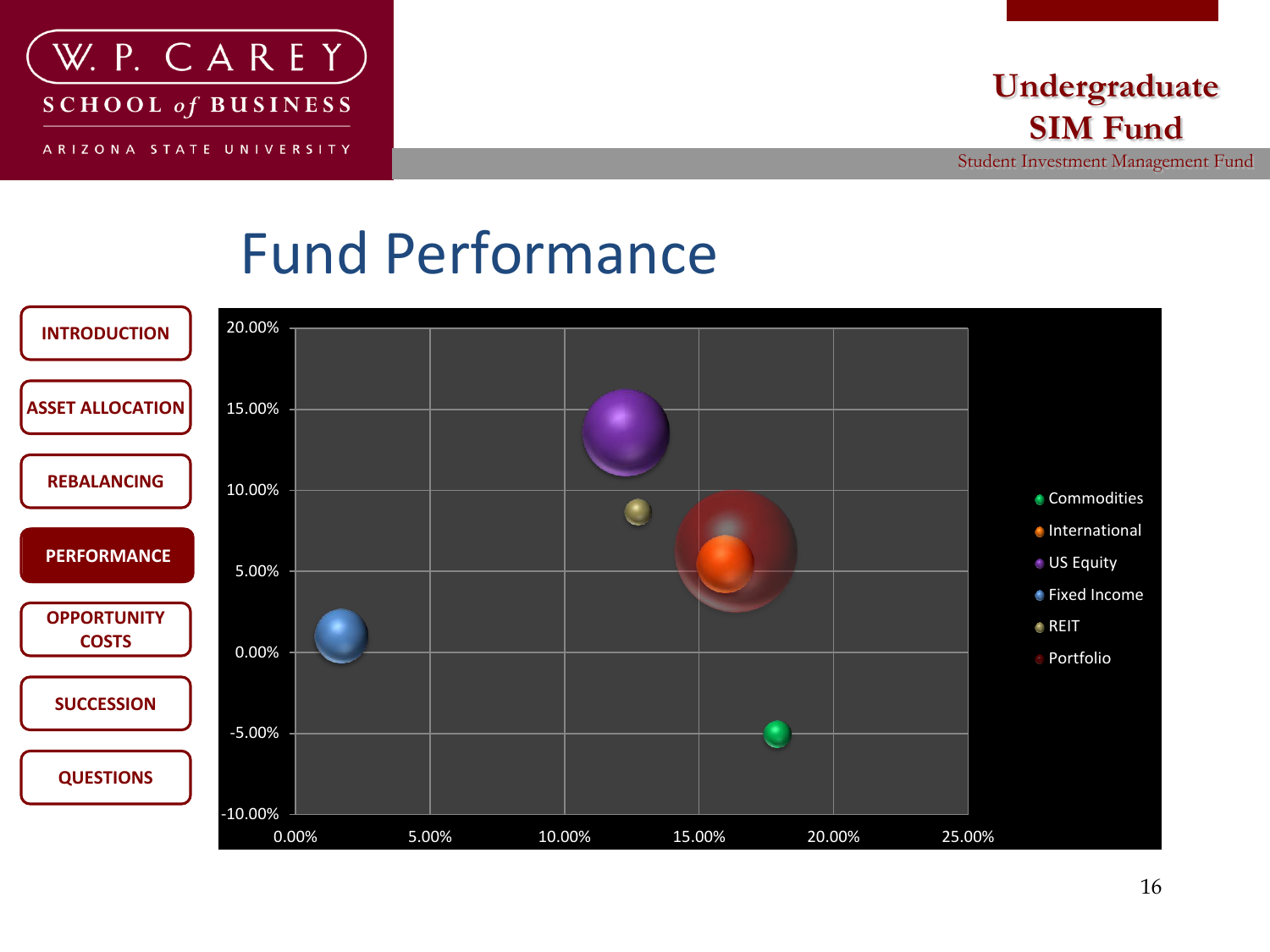

Student Investment Management Fund

# Opportunity Costs



#### Views expressed on U.S. sectors

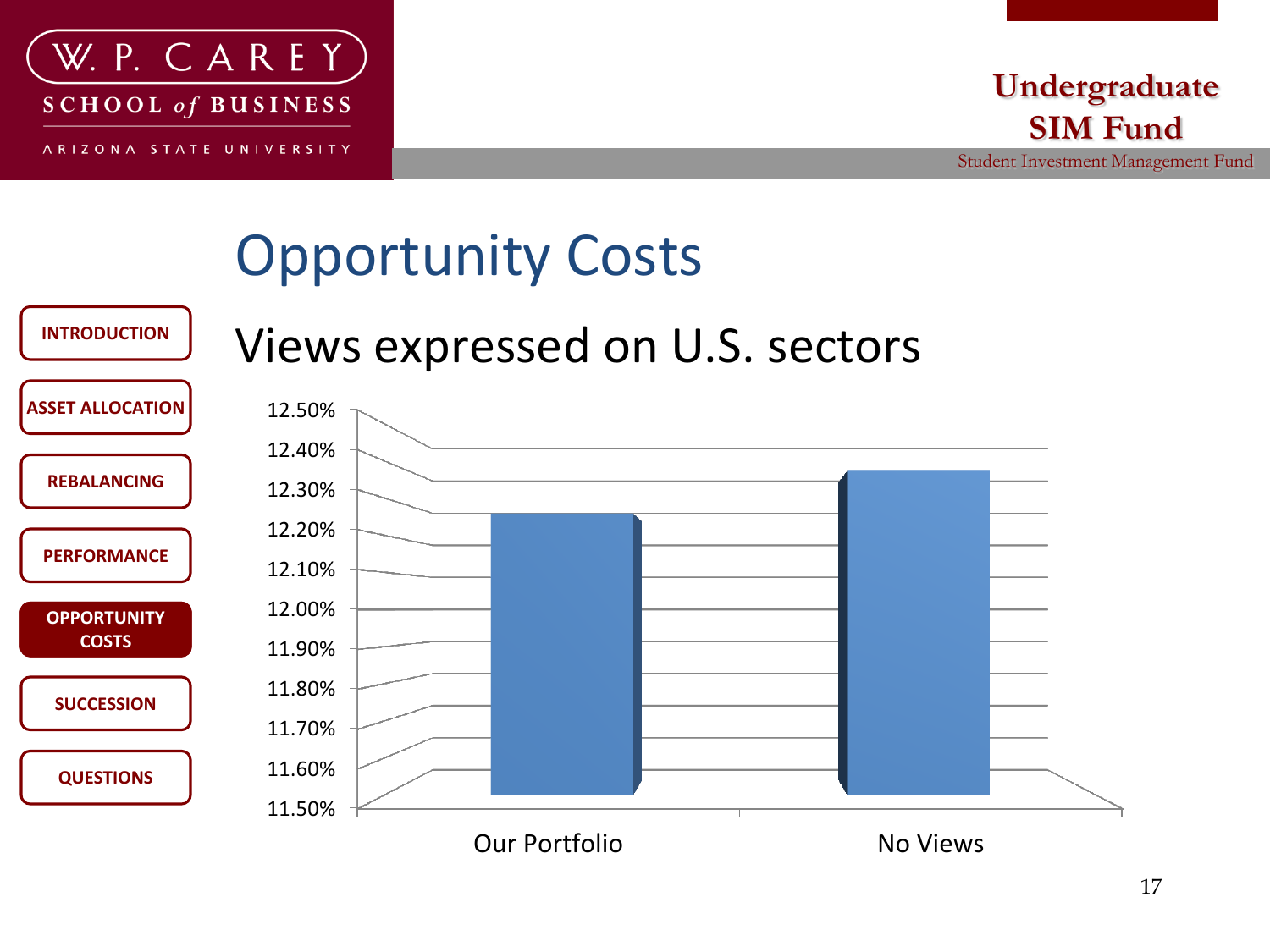

### Views Expressed on U.S. sectors

| <b>INTRODUCTION</b>                | <b>Sector</b>           | <b>Ticker</b> | Return   | Weight                |
|------------------------------------|-------------------------|---------------|----------|-----------------------|
| <b>ASSET ALLOCATION</b>            | <b>Utilities</b>        | <b>VPU US</b> | 0.38%    | <b>Neutral</b>        |
|                                    | <b>Telecom</b>          | VOX US        | 3.21%    | <b>Neutral</b>        |
| <b>REBALANCING</b>                 | <b>Industrials</b>      | <b>VIS US</b> | 9.04%    | Overweight            |
| <b>PERFORMANCE</b>                 | <b>Healthcare</b>       | <b>VHT US</b> | 12.10%   | <b>Neutral</b>        |
| <b>OPPORTUNITY</b><br><b>COSTS</b> | <b>Information Tech</b> | VGT US        | 14.15%   | Overweight            |
|                                    | <b>Financials</b>       | VFH US        | 13.18%   | Underweight           |
| <b>SUCCESSION</b>                  | Energy                  | <b>VDE US</b> | $-0.74%$ | Overweight            |
|                                    | <b>Consumer Staples</b> | VDC US        | 8.95%    | <b>Neutral</b>        |
| <b>QUESTIONS</b>                   | <b>Consumer Disc.</b>   | <b>VCR US</b> | 13.97%   | Underweight - Neutral |
|                                    | <b>Materials</b>        | VAW US        | 5.21%    | <b>Neutral</b>        |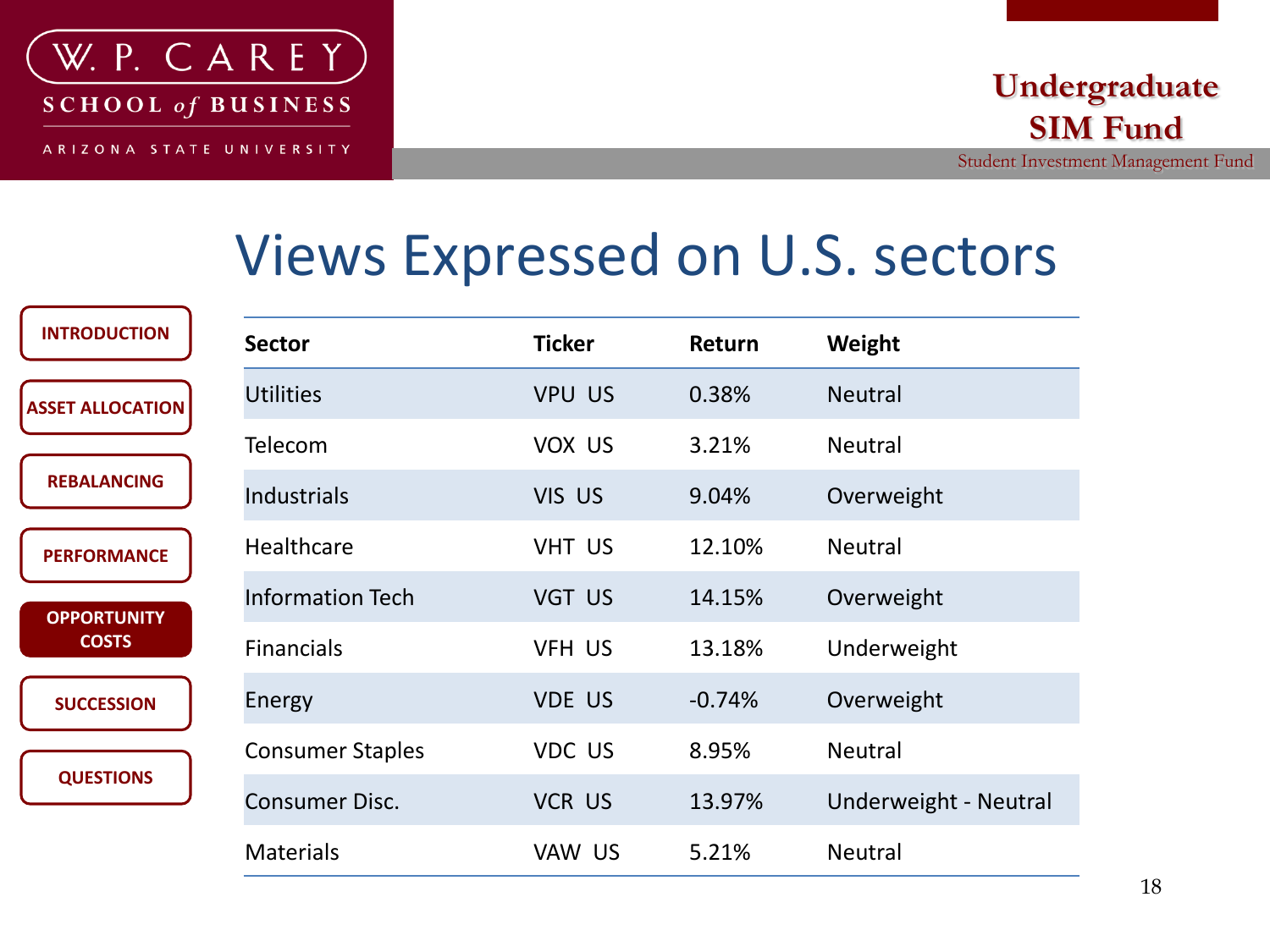

**INTRODUCTION**

**ASSET ALLOCATION**

**REBALANCING**

**PERFORMANCE**

**OPPORTUNITY COSTS**

**SUCCESSION**

**QUESTIONS**

#### **Undergraduate SIM Fund**

Student Investment Management Fund

# Succession Planning

- Training for new members
	- Bloomberg, Portfolio Theory, Asset Pricing
	- Problems we encountered
	- Hand-over portfolio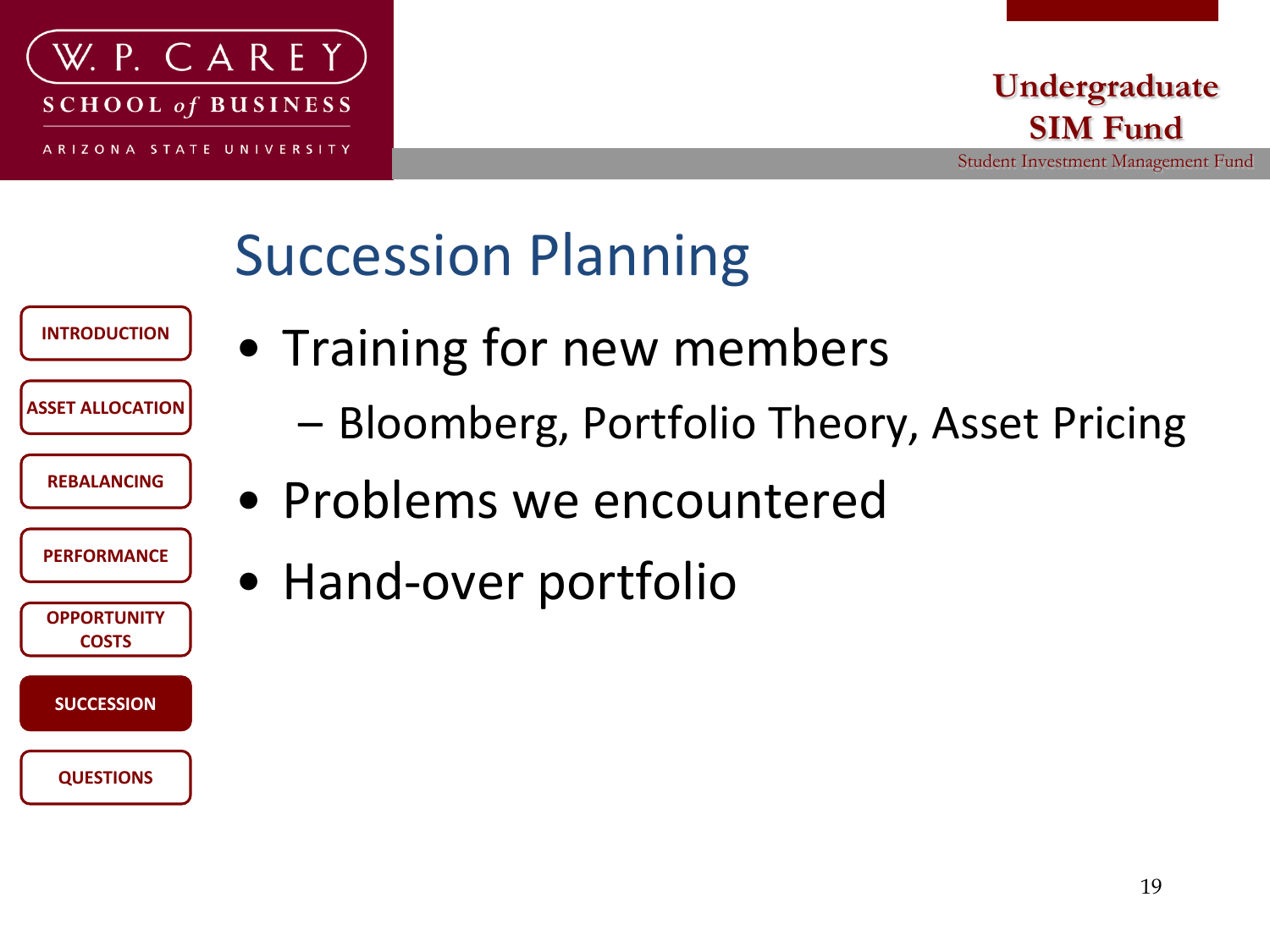

#### **Undergraduate SIM Fund**

Student Investment Management Fund

#### New Members

**ASSET ALLOCATION**

**INTRODUCTION**

**REBALANCING**

**PERFORMANCE**

**OPPORTUNITY COSTS**

**SUCCESSION**

**QUESTIONS**

Aaron Baker Kenneth Qian Dakota Boyd Shane Carlin Charlotte DeMocker Andrew Farber Lorne Forcum Sean Gormley John Happe

Troy Hebert Clayton Jenners Dylan King Kai (Edwin) Lam Jaesung Lee Leo Panopoulos Adrian Reiter Brian Wright Yili Yu